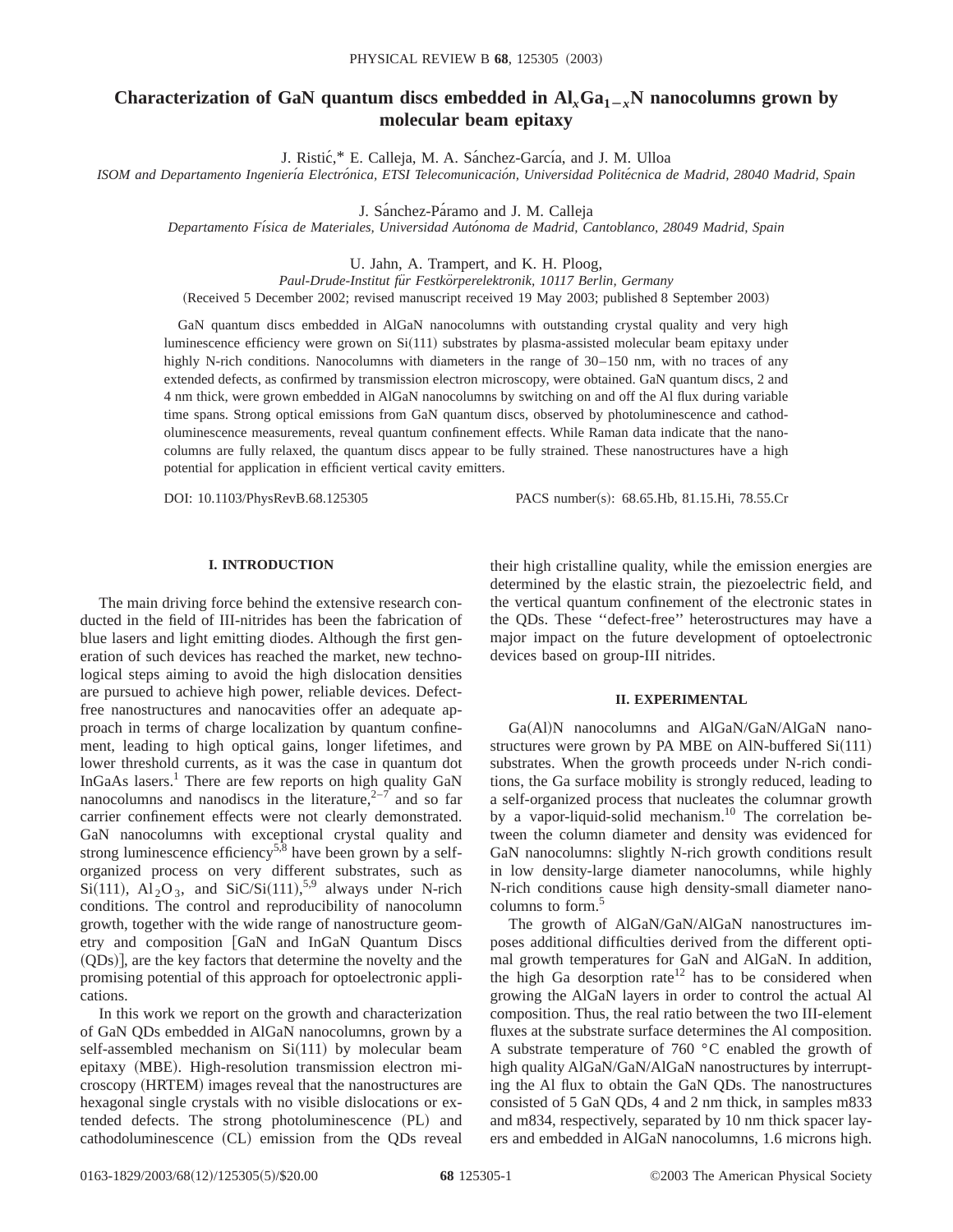

FIG. 1. (a) SEM cross section image showing compact and columnar regions of an AlGaN nanocolumnar sample, and  $(b)$   $(11–20)$  crosssectional HRTEM image, revealing the absence of extended defects.

An AlGaN nanocolumnar sample (m822), 1.6 microns high, without GaN QDs, was grown for comparison. The nanostructure growth rates were about 0.35  $\mu$ m/h, for AlGaN, and 0.25  $\mu$ m/h for GaN. Details of the samples structure are given in Ref. 6.

The Al incorporation was controlled by changing the ratio between Ga and Al fluxes for a given growth temperature and a constant active N flow. All nanostructures were grown under N-rich conditions and the nominal Al content is estimated directly from the  $\phi_{\text{Al}}/(\phi_{\text{Al}} + \phi_{\text{Ga}})$  ratio. The actual Al compositions, determined from Raman, PL, and CL data scales the nominal values derived from the  $\phi_{Al}/(\phi_{Al})$  $+ \phi_{Ga}$ ) ratio.<sup>6</sup> However, the experimental values of the Al content are always higher than the nominal ones, revealing that a strong Ga desorption takes place at the substrate surface at the selected growth temperature  $(760 \degree C)$ , an effect which is not reflected in the  $\phi_{Al}/(\phi_{Al}+\phi_{Ga})$  ratio (measured equivalent beam pressures).

The samples were studied by scanning electron microscopy (SEM), PL, CL, and HRTEM. PL was excited with a He-Cd laser (325 nm), dispersed by a Jobin-Yvon THR 1000 monochromator, and detected with a UV-enhanced GaAs photomultiplier. CL was measured in a SEM equipped with an Oxford Mono-CL system with electron energies from 5 to 25 keV. HRTEM measurements were carried out with a Jeol JEM 3010 microscope operating at 300 kV. The nanocolumns were glued for mechanical stabilization and thinned by mechanical grinding and ion milling.

#### **III. RESULTS AND DISCUSSION**

#### **A. Structural and morphological characterization**

The morphology of the  $Ga(A)$ N layers is controlled by means of the III-V ratio. Compact layers are always grown under stoichiometric conditions, whereas N-rich conditions lead to columnar structures. N-rich conditions are easily reached by reducing the Ga flux while keeping constant both the growth temperature and the active nitrogen amount. A systematic and detailed description of the growth of GaN nanocolumns is found in Ref. 5. It is worth to notice that the control and reproducibility of the columnar growth does not depend on the substrate used. Under such conditions, hexagonal GaN nanocolumns with diameters ranging from 30– 150 nm and AlGaN nanocolumns with even smaller diameters  $(20-100 \text{ nm})$  were obtained.<sup>6</sup>

SEM micrographs from typical AlGaN samples show isolated nanocolumns, grown along the  $(0001)$  direction, on top of a compact layer near the substrate, though the growth conditions were set to obtain columnar material from the beginning of growth [Fig. 1(a)]. The fact that this initial compact layer is rather typical in AlGaN samples, but quite unusual when growing GaN nanocolumns, may be related to differences in the nucleation process. In AlGaN samples, a high density of nucleation sites will produce very close, coalescent columns at the first stage, which afterwards would give way to isolated columns. Differences in surface difussion coefficients of Al versus Ga adatoms may be involved in the formation of the initial compact AlGaN layer.<sup>6</sup>

HRTEM images of AlGaN nanocolumns reveal a very high crystallinity without extended structural defects [Fig.  $1(b)$ , whereas a high dislocation density was observed in the compact bottom layer. Similar results are observed in HR-TEM images from the AlGaN/GaN/AlGaN nanostructures, that additionally show the contrast between the GaN QDs and the AlGaN nanocolumn  $(Fig. 2)$ . If the AlGaN nanocolumns are assumed to be strain-free,  $6,11$  then the absence of misfit dislocations and other strain relieving extended defects in the whole AlGaN/GaN/AlGaN nanostructure points to the GaN QDs being fully strained. HRTEM images of sample  $m833$  in Fig. 2 (b) yield GaN thicknesses of 4.5 nm, in good agreement with the nominal 4 nm thickness.

#### **B. Optical characterization by photoluminescence**

Low temperature PL spectra taken in similar nanocolumnar samples of  $16\%$  nominal Al composition, with  $(m833)$ and without GaN QDs (m822), reveal the AlGaN PL emission at 3.79 and 3.81 eV respectively, reflecting the similarity between both samples in terms of Al composition [Figs.  $3(c)$ ] and  $3(d)$ ]. The PL emission at lower energy  $(3.62 \text{ eV})$ , only present in the sample with GaN QDs, is attributed to quantum confined states within GaN QDs.

In order to estimate the energies of the QDs optical transitions, the one-dimensional Schrödinger equation was solved in the envelope function approximation.<sup>13</sup> The electric field in the structure resulting from spontaneous  $(P_{\text{sp}})$  and piezoelectric polarization ( $P_{pe}$ ) was taken into consideration.

The AlGaN barriers are assumed to be free of strain<sup>6</sup> and therefore endure only the spontaneous polarization, so that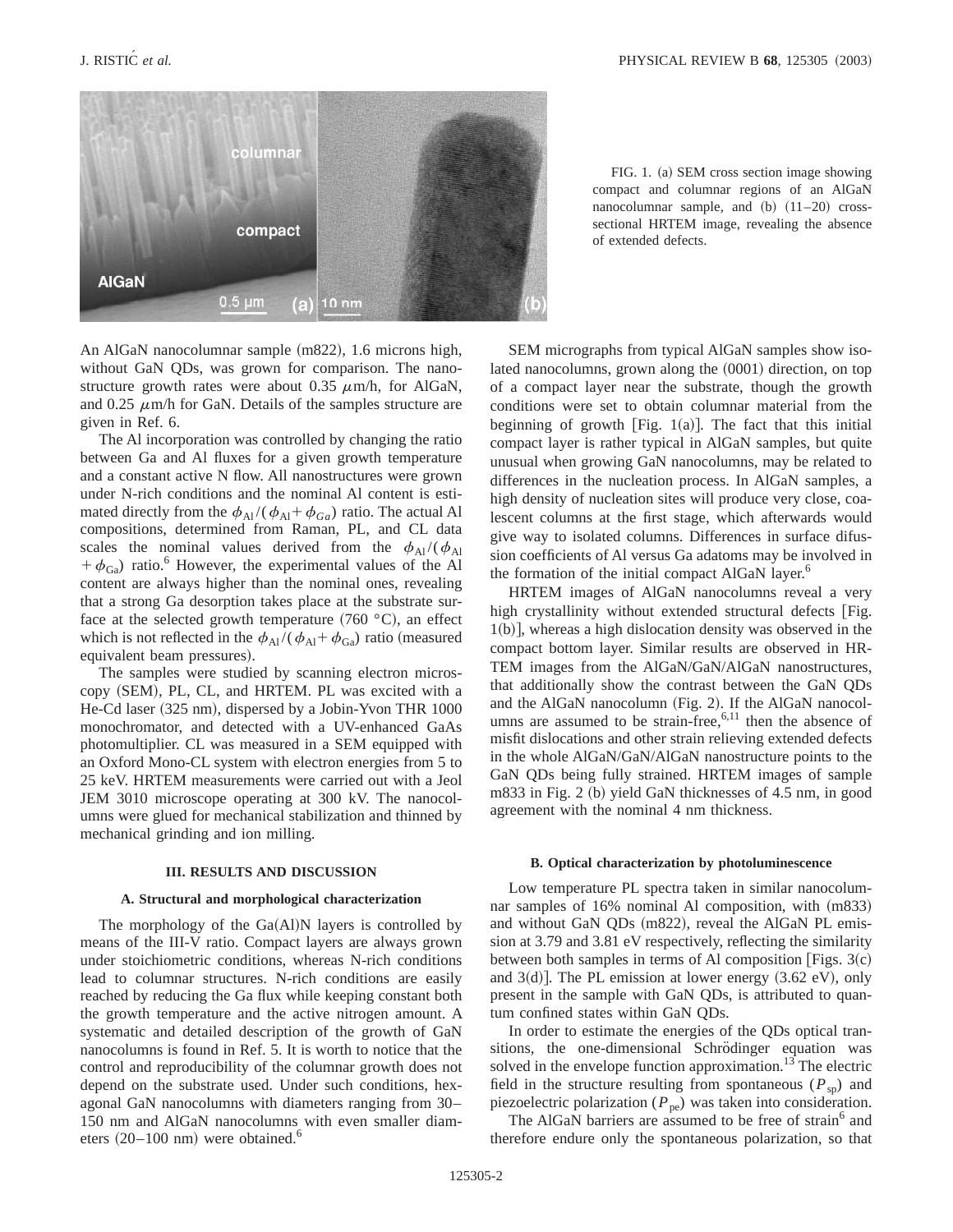

its total polarization is a linear interpolation between GaN and AlN spontaneous polarization.

$$
P_{\text{tot}}^{\text{AlGaN}} = P_{\text{sp}}^{\text{AlGaN}} = (1 - x) P_{\text{sp}}^{\text{GaN}} + x P_{\text{sp}}^{\text{AlN}},\tag{1}
$$

where *x* represents the Al mole fraction in  $AI_xGa_{1-x}N$ , *0*  $\leq x \leq 1$ .

On the other hand, the GaN QDs are considered to be pseudomorphically grown on AlGaN, which means that both in-plane lattice parameters are identical  $[a(GaN)]$  $=a(AlGaN)$ . Justification for this assumption lies in the fact that GaN layers are both very thin and without misfit dislo-

FIG. 2.  $(11–20)$  Cross-sectional TEM image of sample m833 showing GaN quantum discs and (b) larger magnification of one column.

cations at the interfaces that would introduce plastic strain relaxation. Thus, the GaN layers are under biaxial compressive strain, whose magnitude depends on the Al content in the surrounding AlGaN barrier layers. In this case, both spontaneous and strain-induced piezelectric polarization are present in GaN QDs:

$$
P_{\text{tot}}^{\text{GaN}} = P_{\text{sp}}^{\text{GaN}} + P_{\text{pe}}^{\text{GaN}},\tag{2}
$$

where its piezoelectric component is defined as



FIG. 3. Potential profiles and wave functions of confined levels for  $(a)$  4 nm thick  $(m833)$  and  $(b)$  2 nm thick GaN quantum discs  $(m834)$ as obtained by simulation, and low temperature PL spectra of the AlGaN nanocolumns (c) without QDs (m822) and (d) with 4 nm thick GaN QDs (m833).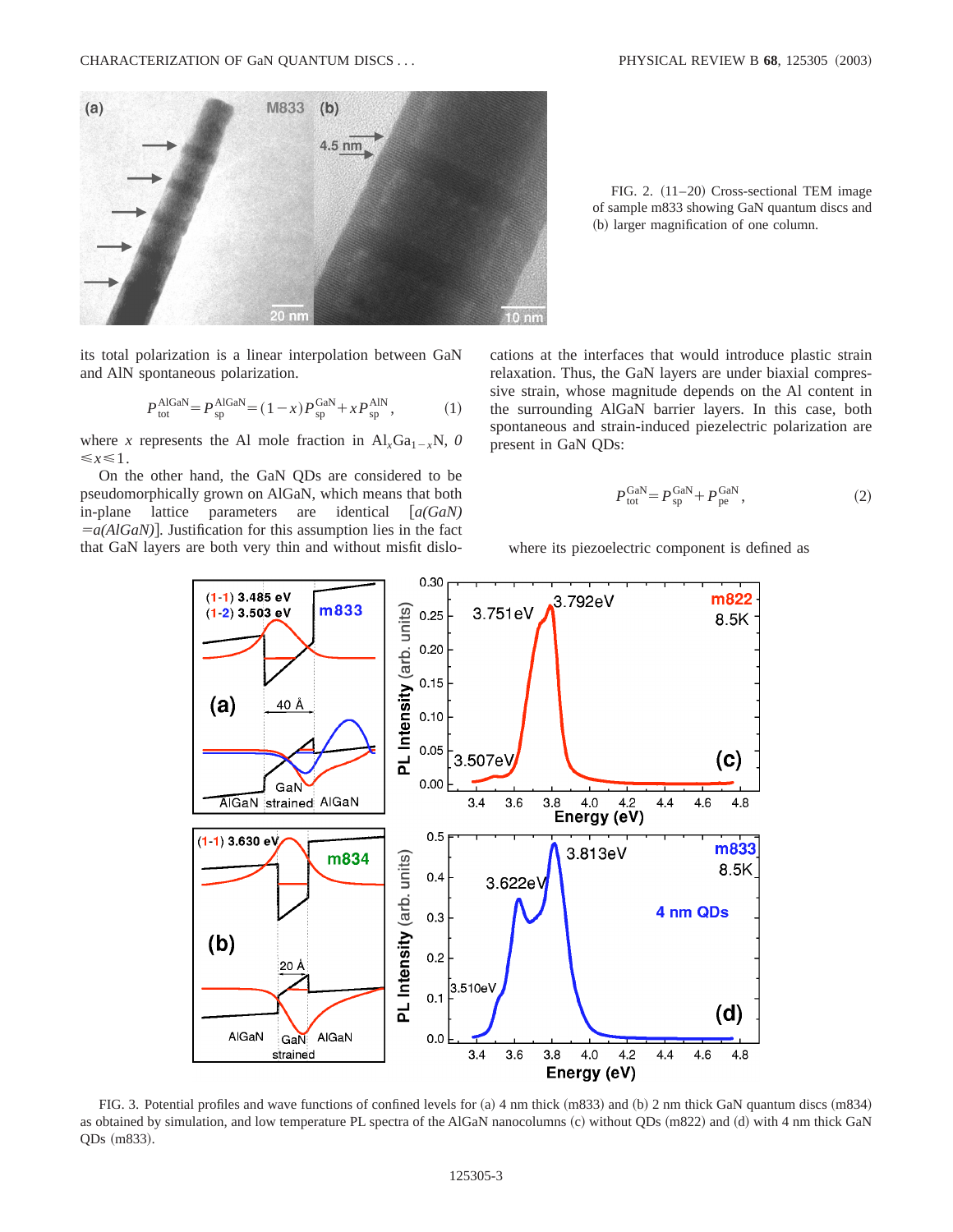

FIG. 4. (a) Power and (b) temperature dependent PL of sample m833 (with 4 thick GaN QDs).

$$
P_{\text{pe}}^{\text{GaN}} = 2 \frac{a - a_0}{a_0} \left( e_{31} - e_{33} \frac{C_{13}}{C_{33}} \right). \tag{3}
$$

Here,  $e_{31}$  and  $e_{33}$  are piezoelectric, and  $C_{31}$  and  $C_{33}$  are elastic constants for GaN.<sup>14</sup> The in-plane lattice parameter  $a_0$  corresponds to the unstrained lattice parameter of GaN  $a_0 = a^{\text{GAN}}$ , and *a* refers to the lattice parameter of the strained GaN layer  $a=a^{AIGaN}$ . The AlGaN lattice parameter is obtained by linear interpolation between GaN and AlN lattice constants, which follows the Vegard's law, neglecting the bowing parameter in the first approximation

$$
a = a^{\text{AlGaN}}(x) = (1 - x)a^{\text{GaN}} + xa^{\text{AlN}}.\tag{4}
$$

Assuming that the AlGaN nanocolumns are strain free, the Al content was estimated from the PL emission around 3.8 eV, yielding  $20 \pm 1\%$ . The potential profile obtained by solving the 1D Schrödinger equation, taking  $x=0.2$ , is shown in Fig. 3. Emission energies of 3.49–3.54 eV, for 4 nm thick QDs, and 3.63 eV, for 2 nm thick QDs, are obtained. This is in good agreement with the experimental value, shown in Fig.  $3(d)$ , considering the simplicity of the model used. The calculation disregards band mixing and lateral confinement effects, which would increase the estimated emission energies. The 4 nm QDs have two confined hole states, while the narrower QDs sustain only one.

The PL emission line at 3.62 eV has been studied as a function of excitation power and temperature to get further evidence for its origin from the GaN QDs. Figure  $4(a)$  shows the dependence of the PL emission on the excitation power. The 3.62 eV peak intensity increases with excitation power, and becomes dominant over the AlGaN emission due to carrier localization and more efficient recombination path through QDs. In addition, it does not shift its position, which is typical of excitonic transitions. The temperature quenching of the PL, shown in Fig. 4(b), is much slower for the  $3.62 \text{ eV}$ emission as compared to the AlGaN emission. Both trends



FIG. 5. Low temperature in-depth CL profiling in  $(a)$  the sample without QDs  $(m822)$ , and  $(b)$  the sample with 4 nm thick GaN QDs  $(m833).$ 

(power and temperature dependencies) point towards the 3.62 eV emission peak as originating from the GaN QDs.

It is worth mentioning that in the sample m834 with 2 nm thick GaN QDs, the emission attributed to the confined carriers in the QDs does not show up, most probably hidden behind the broad signal coming from the AlGaN nanocolumns.

### **C. Optical characterization by cathodoluminescence**

In-depth CL profiling was conducted on samples m822 (without GaN QDs) and m833 (with GaN QDs) by increasing the electron beam energy gradually from 3 to 25 keV  $(Fig. 5)$ . In the sample without QDs the AlGaN peak intensity increases with the penetration depth, without changing its energy position. However, in the sample with QDs  $(m833)$  the emission from the GaN QDs  $(3.62 \text{ eV})$  is dominant for low penetration depths, but, as the electron probe goes deeper, the AlGaN peak becomes stronger and finally dominant, since the probe is averaging over the whole sample volume. The weak feature that appears at higher energies for deep probing originates most probably from the underlying compact AlGaN layer.<sup>6</sup>

## **IV. CONCLUSIONS**

High-quality hexagonal GaN and AlGaN nanocolumns have been reproducibly grown in a self-organized growth process by MBE. The control of the Al content in the AlGaN nanocolumns was achieved for a wide range of values  $(0-60)$ %!. The high crystalline quality of the nanocolumns, showing no traces of extended defects, has been proven by PL and HRTEM measurements. AlGaN/GaN/AlGaN nanostructures